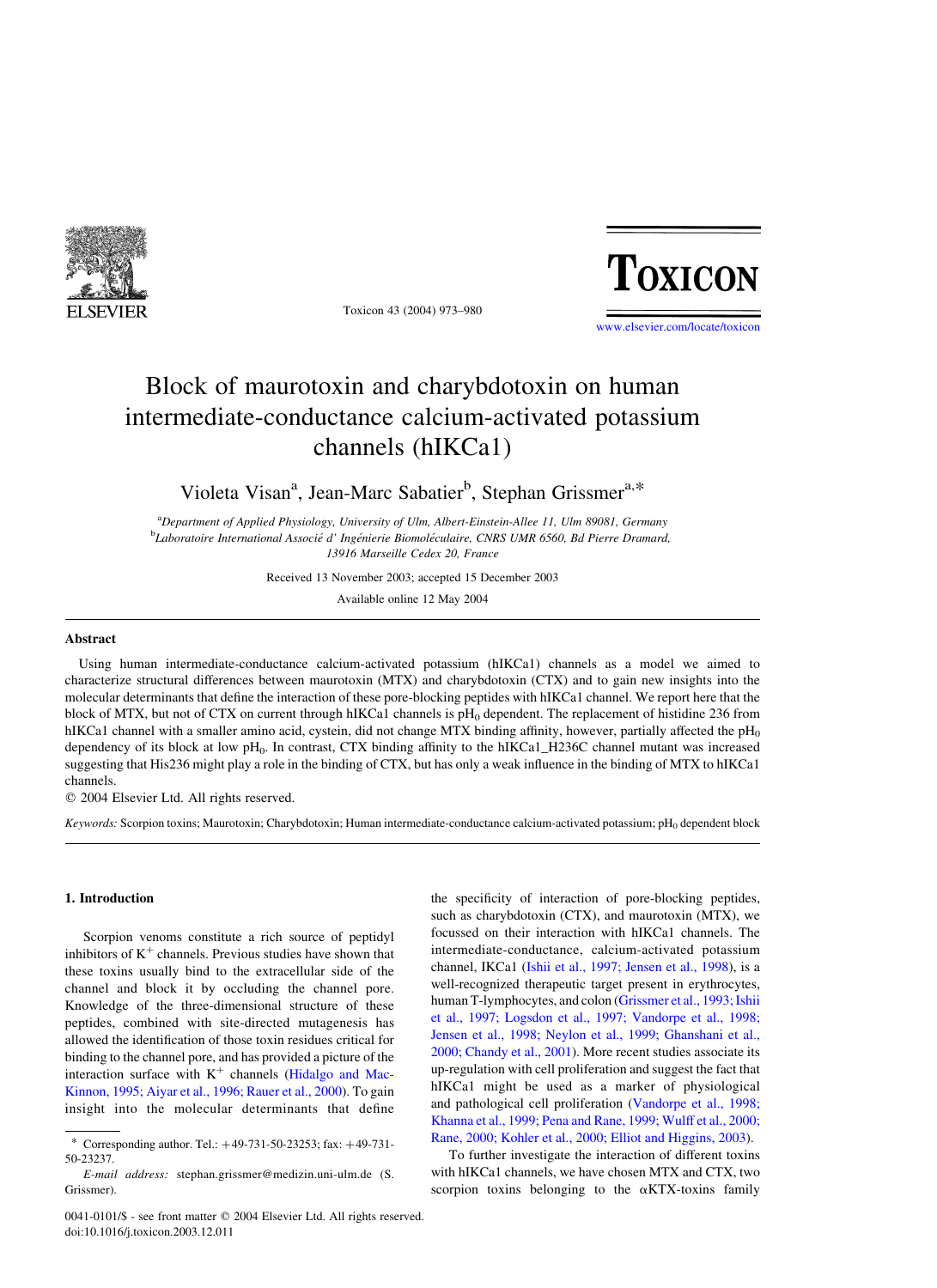



[\(Tytgat et al., 1999\)](#page-7-0). Even if they are far related they both block hIKCa1 channels with high affinity ([Castle et al.,](#page-6-0) [2003; Rauer et al., 2000\)](#page-6-0). MTX is a 34 amino acid peptide toxin cross-linked by four disulfide bridges that have an atypical organisation pattern among scorpion toxins (C1–C5, C2–C6, C3–C4, and C7–C8, instead of C1–C4, C2–C5, C3–C6 for three-disulfide bridged toxins and C1–C5, C2–C6, C3–C7, and C4–C8 for four-disulfide bridged toxins; Fig. 1B) isolated from the venom of the Tunisian chactoid scorpion Scorpio maurus palmatus [\(Kharrat et al., 1996, 1997;](#page-6-0) [Castle et al., 2003\)](#page-6-0). In comparison with MTX, CTX is a slightly bigger peptide toxin of 37 amino acids, cross-linked with three disulfide bridges (C1–C4, C2–C5, C3–C6; [Lambert et al., 1990;](#page-6-0) Fig. 1B). Despite their different sizes and disulfide bridge organisations, MTX and CTX have the classical threedimensional structure of peptide scorpion toxins constituted by one  $\alpha$ -helix and two or three  $\beta$ -sheets (Fig. 2).

In order to design selective peptide blockers for hIKCa1 channel we must elucidate, as precisely as possible, all the topographies by which known blockers bind to the external pore region of this channel. All the scorpion toxins that block  $K^+$  channels have a functional amino acid dyad formed by a positively charged amino acid (usually a Lys) that is protruding into the channel pore, and a positively charged or aromatic amino acid that is stabilising toxin-channel interaction (Lys, Arg, or Tyr; [Hidalgo](#page-6-0)



Fig. 2. Superimposed backbone structures of MTX (yellow) and CTX (red).

[and MacKinnon, 1995; Aiyar et al., 1996; Rauer et al.,](#page-6-0) [2000; Avdonin et al., 2000; Castle et al., 2003\)](#page-6-0). The other interactions that peptide toxins establish with the channels are weaker, but important for toxin binding affinity and specificity.

Here, we report the importance in toxin binding of a histidine situated far from the pore region of hIKCa1 channel that is influencing CTX, but not MTX binding to the hIKCa1 channel pore.

### 2. Methods

Cells. The tsA cell line was maintained in MEM with Earle's salts supplemented with Glutamax-I (Gibco, UK), and 10% heat-inactivated FCS. Cells were kept in an humidified,  $10\%$  CO<sub>2</sub> incubator at 37 °C.

Solutions. All experiments were carried out at room temperature  $(21-25 \degree C)$ . Cells were measured in normal mammalian Ringer's solution containing (in mM): 160 NaCl, 4.5 KCl, 2 CaCl<sub>2</sub>, 1 MgCl<sub>2</sub>, and 10 X (with X either MES, HEPES, or Tris), with an osmolarity of 290–320 mOsm. The  $pH_0$  was adjusted to 6.2 (X: MES), 7.4 (X: HEPES), 8.3, or 9.1 (X: Tris) with NaOH. A simple syringe-driven perfusion system was used to exchange the bath solution in the recording chamber. The internal pipette solution used for measuring  $Ca^{2+}$ -activated potassium currents contained (in mM):  $135$  K-aspartate,  $8.7$  CaCl<sub>2</sub>, 2 MgCl<sub>2</sub>, 10 EGTA, 10 HEPES, pH 7.2 (with KOH), with an osmolarity of 290–320 mOsm (free  $[Ca^{2+}]_i = 10^{-6}$  M).

Toxins. CTX was obtained from Bachem Biochemica GmbH (Heidelberg, Germany). MTX was obtained by the solid-phase method ([Merrifield, 1986\)](#page-6-0) and the homogeneity and identity of the synthesized toxin were verified as described previously [\(Kharrat et al., 1996\)](#page-6-0). All lyophilized peptides were kept at  $-20$  °C, and the final dilutions were prepared before the measurements in normal Ringer's solution containing 0.1% bovine serum albumin.

Electrophysiology. All the experiments were carried out using the whole-cell recording mode of the patch-clamp technique ([Hamill et al., 1981\)](#page-6-0). Currents through hIKCa1 channels were elicited with 400 ms voltage ramps from  $-120$  to 0 mV, every 30 s. Electrodes were pulled from glass capillaries (Science Products, Germany) in three stages, and fire-polished to resistances measured in the bath of 2.5–5 M $\Omega$ . Membrane currents were measured with an EPC-9 patch-clamp amplifier (HEKA Elektronik, Lambrecht, Germany) interfaced to a Machintosh computer running acquisition and analysis software Pulse and PulseFit (HEKA Elektronik, Lambrecht, Germany). The holding potential in all experiments was  $-80$  mV. Data analysis was performed in IgorPro 3.1 (WaveMetrics, Oregon, USA), and  $K<sub>D</sub>$  values were deduced by fitting a modified Hill equation  $(g_{\text{toxin}}/g_{\text{control}} = 1/[1 + ([\text{toxin}]/K_{\text{D}})]$ , where g is the slope of the ramp current, i.e. the conductance, measured between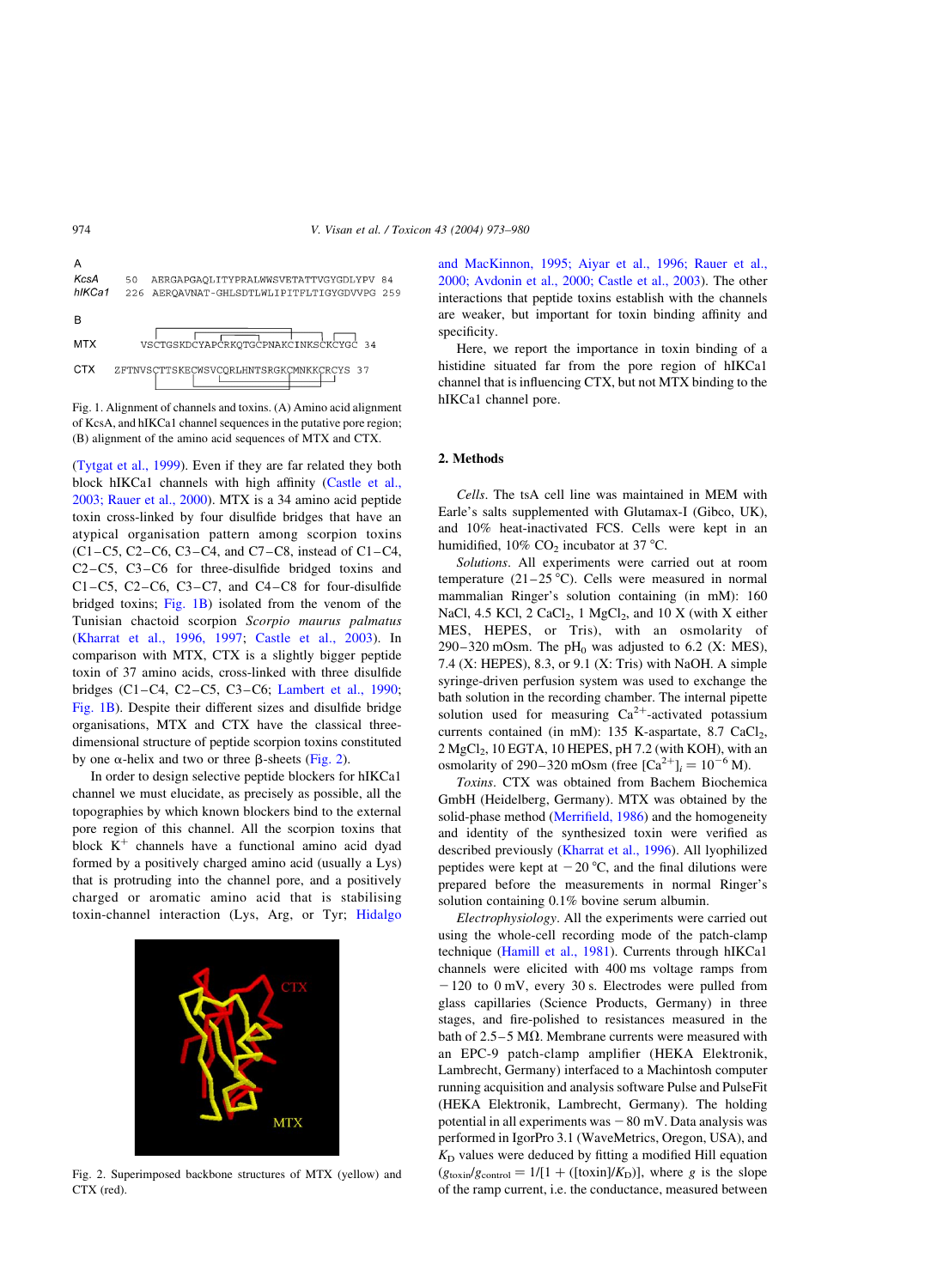$-100$  and  $-60$  mV, to normalized data points obtained at more than four different toxin concentrations. This fit indicates that one toxin molecule is sufficient to block the current through the channel. The standard deviations obtained by this fitting routine reflect the uncertainty of the fit. When  $K<sub>D</sub>$  was inferred from one single concentration the following calculation was used:  $K_D = [\text{toxin}] / ((1/\sqrt{2})^2)$  $y$ ) - 1), where y is the fraction of unblocked conductance. The value of each toxin concentration was the mean of at least three measurements  $\pm$  SD (where SD represent the standard deviations of the calculated  $K<sub>D</sub>$ s).

Transfection. pcDNA3/Hygro vector containing the entire coding sequence of hIKCa1 was co-transfected together with a GFP expressing construct into tsA cells using FuGene6 Transfection Reagent (Roche, Germany), and currents were measured 2–3 days after transfection.

Mutagenesis. The H236C hIKCa1 channel mutant was generated with the QuickChange<sup>™</sup> site-directed mutagenesis kit (Stratagene, Germany), and the mutation was confirmed by sequencing (GATC, Germany).

Docking. For the docking of MTX into the hIKCa1 channel vestibule we used the crystal structure of the KcsA channel ([Doyle et al., 1998](#page-6-0)). The homology model of the hIKCa1 channel was made by replacing the KcsA amino acids with the equivalent amino acids from the hIKCa1 channel sequence. The docking was performed manually by fitting the MTX into the channel pore similarly to the docking of KTX into mKv1.1 channel vestibule described by [Wrisch](#page-7-0) [and Grissmer \(2000\).](#page-7-0) The program used for docking was RasMol v2. The orientation of the toxin into the channel was deduced from the changes in affinity of MTX mutants for the wild type hIKCa1 channel [\(Castle et al., 2003](#page-6-0)).

#### 3. Results

To characterize the effect of extracellularly applied MTX on current through hIKCa1 channels, we measured, using the whole-cell mode of the patch-clamp technique, currents in the hIKCa1 transfected tsA cells in response to depolarizing voltage ramps from  $-120$  to  $0$  mV for 400 ms, in the absence and presence of MTX (Fig. 3B). The addition of 1 nM MTX to the external mammalian Ringer solution resulted in almost 50% reduction of the slope current. To further quantify the blocking potency of MTX on hIKCa1 channels, we applied to the external Ringer solution increasing MTX concentrations and we plotted the normalized conductance  $(g_{\text{MTX}}/g_{\text{control}})$  against the used concentrations  $(Fig. 4)$ . We deduced the dissociation constant  $(K_D)$  by fitting a modified Hill equation to the data points as described in Section 2. The fit gave a  $K<sub>D</sub>$  value of 0.81  $\pm$  0.08 nM when normal Ringer solution with  $pH<sub>0</sub>$  7.4 was used. Interestingly, by using normal Ringer solutions with  $pH_0$  values of 6.2, 8.3 or 9.1, we obtained a decrease of MTX affinity for hIKCa1 channels, 1 nM MTX blocking less than 50% (Fig. 3A, C and D). This decrease in binding affinity of MTX at a  $pH_0$ lower or higher than 7.4 was very unusual since previous reports showed that the blocking activity of different peptides is either increased [\(Deutsch et al., 1991;](#page-6-0) [Perez-Cornejo et al., 1998](#page-6-0)) or decreased [\(Wrisch and](#page-7-0) Grissmer,  $2000$ ) by the increase in  $pH<sub>0</sub>$ . The dose-response curves from [Fig. 4](#page-3-0) show that MTX affinity for hIKCa1 is shifted towards lower concentrations when normal Ringer with pH<sub>0</sub> 6.2, 8.3 or 9.1 was used. The fits reveal a  $K<sub>D</sub>$  of 1.21  $\pm$  0.05, 1.94  $\pm$  0.19, and 2.59  $\pm$  0.18 nM for MTX in normal Ringer with  $pH<sub>0</sub>$  6.2, 8.3, and 9.1, respectively. Because these results are in agreement with the  $K<sub>D</sub>$  values calculated from single concentrations (Section 2)  $(K_D)$ values are  $1.3 \pm 0.4$   $(n = 24)$ ,  $0.9 \pm 0.5$   $(n = 24)$ ,  $1.2 \pm 0.9$  ( $n = 15$ ), and  $2.6 \pm 0.9$  nM ( $n = 22$ ) in normal Ringer with  $pH<sub>0</sub>$  6.2, 7.4, 8.3, and 9.1, respectively) we further used this method for deducing the  $K_D$  values.

In order to test if the reduced blocking effect of MTX in normal Ringer solution with  $pH_0$  values other than 7.4 is due to the different used buffers, we repeated the experiments in normal Ringer solution with the  $pH_0$  adjusted to different values using the same buffer (MES, HEPES, or TRIS). For the reliability of these measurements, the  $pH_0$  values were measured before and after the experiments. The  $K_D$  values revealed the same blocking tendency of MTX on hIKCa1 channels as shown above, the block being strongest at  $pH_0$ 



Fig. 3. pH<sub>0</sub>-dependent block of extracellularly applied MTX on currents through hIKCa1 channels. Currents were elicited by 400 ms voltage ramps from  $-120$  to 0 mV, every 30 s. Currents were measured in normal Ringer solution with pH<sub>0</sub> 6.2 (A), 7.4 (B), 8.3 (C), and 9.1 (D), before (control) and after application of 1 nM MTX.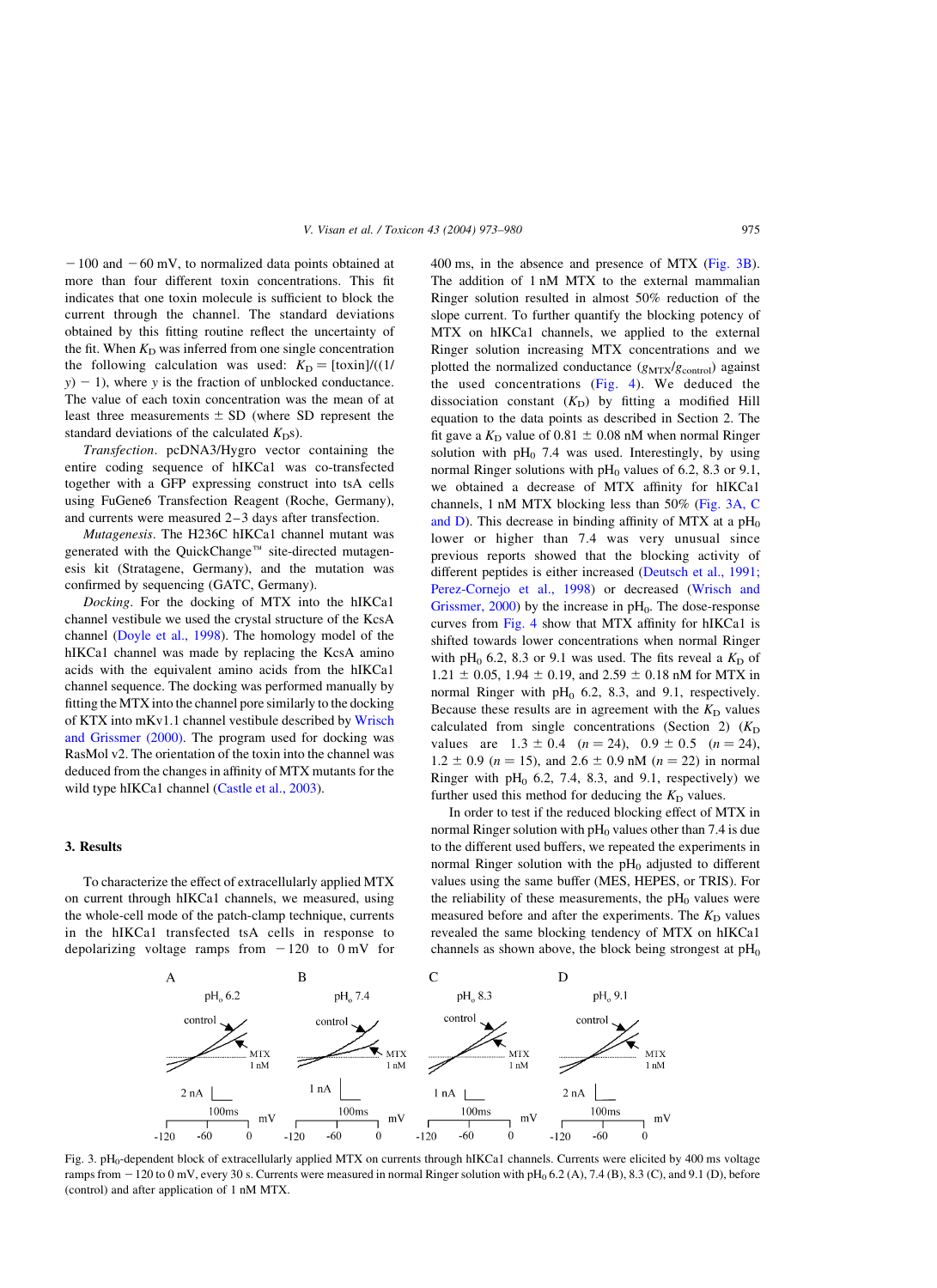<span id="page-3-0"></span>

Fig. 4. Dose–response curve for MTX to block current through hIKCa1 channels. The dissociation constant  $(K_D)$ , deduced by fitting a modified Hill equation  $(g_{\text{MTX}}/g_{\text{control}} = 1/(1 + ([\text{toxin}])$  $(K<sub>D</sub>$ ))) to the data points (each data point is the mean of 3–9 experiments), revealed values of  $1.21 \pm 0.05$ ,  $0.81 \pm 0.08$ ,  $1.94 \pm 0.19$ , and  $2.59 \pm 0.18$  nM when normal Ringer solution with  $pH<sub>0</sub>$  6.2, 7.4, 8.3 or 9.1, respectively, was used.

7.4, and decreased by lowering or increasing the  $pH_0$ (Table 1). Since the buffer capacity of the different used buffers depend on their  $pK_a$ -value, we can only be sure that the  $pH_0$  is buffered appropriately by those buffers that have their  $pK_a$  value close to the buffered  $pH_0$ . Therefore, for further calculations we used the  $K<sub>D</sub>$  values obtained at pH<sub>0</sub> 6.2 from those experiments that used MES as  $pH_0$  buffer ( $pK_a$  6.1), at  $pH_0$  7.4 from those experiments that used HEPES ( $pK_a$  7.55), and at  $pH$  8.3 and 9.1 from those experiments that used TRIS ( $pK_a$  8.3) as  $pH_0$  buffer.

At low  $pH_0$  (6.2), the reduced affinity of MTX for hIKCa1 channels might be due to the protonation of an amino acid from the toxin or the channel that would repel another positively charged amino acid. At high  $pH_0$  (8.3, and 9.1), the loss in the binding affinity of MTX must be due to other mechanisms, possibly a conformational change of the toxin in basic solution as has been suggested by [Kharrat et al.](#page-6-0) [\(1996\)](#page-6-0) using CD spectroscopy (for details, see Section 4). Previous studies ([Perez-Cornejo et al., 1998; Bretschneider](#page-7-0) [et al., 1999; Wrisch and Grissmer, 2000; Thompson and](#page-7-0) [Begenisich, 2000\)](#page-7-0) had shown that an exposed histidine in either the toxin or the channel, titrated with different  $pH_0s$ , changed the binding affinity of the toxin to the channel. Therefore, we investigated if the histidine situated in the external pore region of the hIKCa1 channel (His236), is responsible for the pH<sub>0</sub> dependence of the MTX block. For this purpose we replaced His236 with a smaller amino acid, cystein, and we measured currents through hIKCa1\_H236C channels in the absence and the presence of 1 nM MTX, at different pH<sub>0</sub>s. From the block we calculated the  $K<sub>D</sub>$  values for MTX block on current through hIKCa1\_H236C channels. The calculated  $K_D$  value at pH<sub>0</sub> 7.4 is  $1 \pm 0.3$  nM  $(n = 5)$  which is almost identical to the one calculated for the block of MTX on current through the wild type hIKCa1 channel ([Fig. 5A\)](#page-4-0). This indicates that at  $pH_0$ 7.4 the amino acid His236 from the channel is not involved in MTX binding. By lowering the  $pH_0$  we obtained a similar loss in MTX binding affinity as for the wild type hIKCa1 channel ( $K<sub>D</sub> = 1.4 \pm 0.7$  nM  $(n = 4)$ ), although the change in this case is not significant. These results might suggest that by protonation, His236 might repel a positively charged amino acid from MTX, making the block at this  $pH_0$  value weaker. At high pH<sub>0</sub> (8.3 and 9.1), the  $K_D$  values are  $1.4 \pm 0.6$   $(n = 4)$ , and  $1.5 \pm 0.3$  nM  $(n = 6)$ . The blocking potency of MTX on current through hIKCa1\_H236C mutant channel at these basic  $pH_0s$  is lower than in normal Ringer solution with  $pH_0$  7.4, but not significant ([Fig. 5A](#page-4-0)). This increase in the binding affinity of MTX for the hIKCa1\_H236C channel mutant at higher  $pH_0$  values compared with the wild type hIKCa1 channel is interesting since the histidine is not usually charged at basic  $pH_0$ , suggesting that these results cannot be explained through the electrostatic repulsion of the positively charged amino acids from the toxin by the His236 (Section 4).

In order to see if this amino acid is important in the binding of other scorpion toxins, we used CTX a bigger scorpion toxin that might reach this residue. A concentration of 5 nM of CTX applied to the external normal Ringer solution with  $pH_0$  7.4 was able to reduce about 50% of the current through hIKCa1 channels. The  $K<sub>D</sub>$  revealed a halfblocking concentration of 3.3  $\pm$  1.4 nM ( $n = 8$ ), which is in agree with previous studies ([Rauer et al., 2000; Logsdon](#page-7-0) [et al., 1997; Fanger et al., 1999\)](#page-7-0). Using normal Ringer solutions with pH<sub>0</sub> 6.2, 8.3, and 9.1 we obtained  $K<sub>D</sub>$  values of 4.6  $\pm$  1.8 (n = 4), 4.3  $\pm$  0.3 (n = 3), and 4.2  $\pm$  1.8 nM  $(n = 5)$ , respectively. [Fig. 5B](#page-4-0) shows no pH<sub>0</sub> dependent block of CTX on current through hIKCa1 channels. Interestingly, by replacing the His236 with cystein, the binding affinity of CTX increased, the calculated  $K_D$ values being  $1.6 \pm 0.3$   $(n = 3)$ ,  $1.4 \pm 0.7$   $(n = 4)$ ,  $1.3 \pm 0.6$   $(n = 4)$ , and  $1.2 \pm 0.3$  nM  $(n = 4)$ , in normal Ringer solution with  $pH<sub>0</sub>$  6.2, 7.4, 8.3, and 9.1, respectively.

| Table 1                                                                     |
|-----------------------------------------------------------------------------|
| Dependency of the $K_D$ (nM) values using different pH <sub>0</sub> buffers |

| Used buffer                               | $pH_0$ 6.2                                                                   | $pH_0$ 7.4                                                               | $pH_0$ 8.3                                                              | $pH_0$ 9.1                                                               |
|-------------------------------------------|------------------------------------------------------------------------------|--------------------------------------------------------------------------|-------------------------------------------------------------------------|--------------------------------------------------------------------------|
| <b>MES</b><br><b>HEPES</b><br><b>TRIS</b> | $1.3 \pm 0.3$ (n = 24)<br>$1.4 \pm 0.4$ $(n = 6)$<br>$1.6 \pm 0.4$ $(n = 3)$ | $1 \pm 0.2$ $(n = 3)$<br>$0.9 \pm 0.5$ (n = 24)<br>$1.5 \pm 0.7$ (n = 3) | $1.5 \pm 0.9$ (n = 3)<br>$1.35 \pm 0.6$ (n = 8)<br>$2 \pm 0.9$ (n = 15) | $1.4 \pm 0.5$ (n = 3)<br>$1.3 \pm 0.6$ (n = 8)<br>$2.6 \pm 0.9$ (n = 22) |

 $K<sub>D</sub>$  values were calculated from single concentrations as described in Section 2 for the block of MTX on current through hIKCa1 channels in normal Ringer solutions with different pH<sub>0</sub>. The numbers represent mean  $\pm$  SD.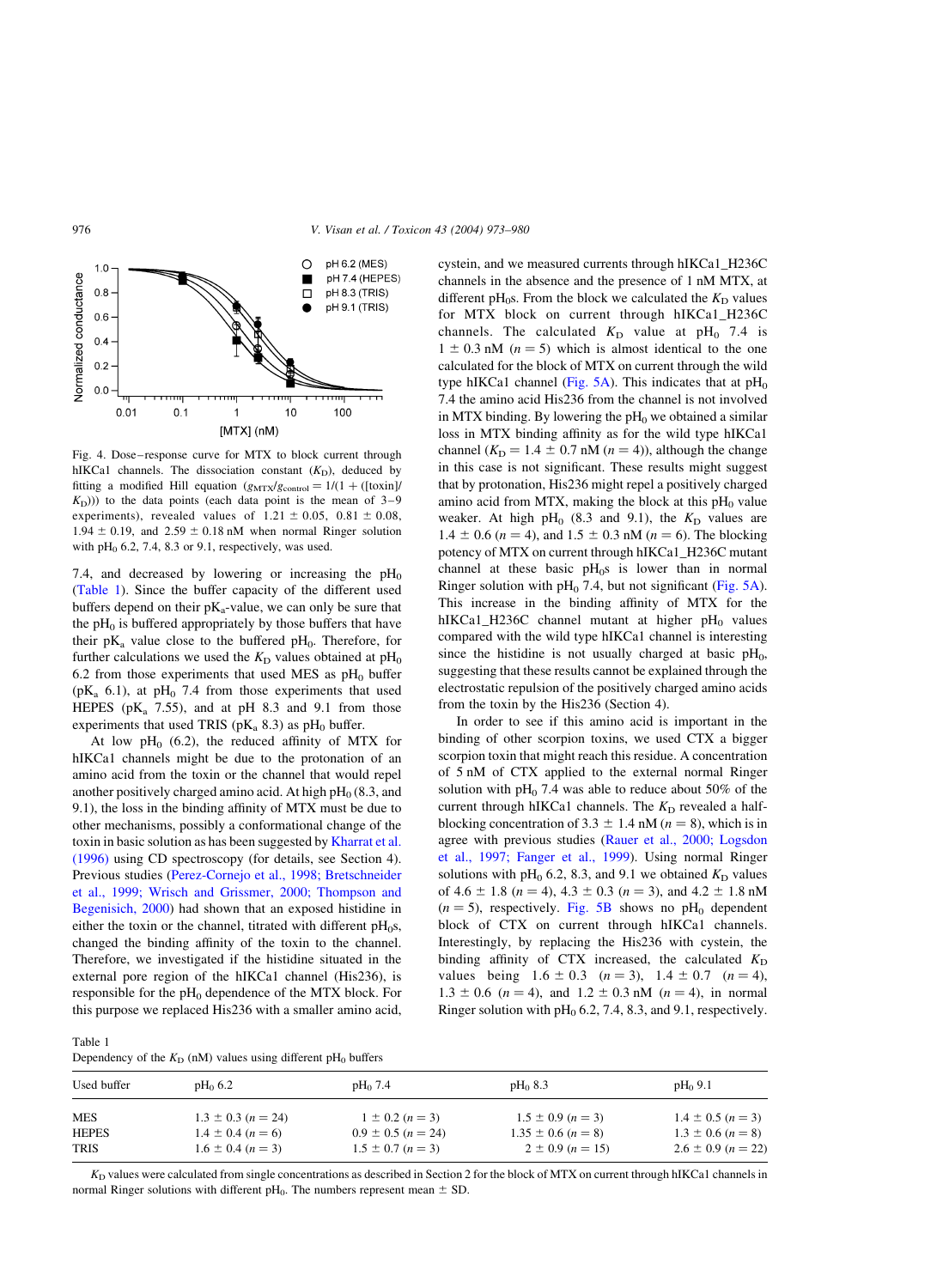<span id="page-4-0"></span>

Fig. 5. pH<sub>0</sub> dependency of MTX (A) and CTX (B) block on current through hIKCa1\_H236C channels compared with the hIKCa1 channels  $(K<sub>D</sub>$  values are obtained as described in Section 2). Student's t-tests were performed and the differences were considered significant when  $p < 0.01$  and indicated by an asterisk.

These values indicate that the replacement of His236 with cystein, made the block of CTX for current through hIKCa1\_H236C channel mutant more efficient. This increase in affinity came almost exclusively through a faster association rate of the toxin for the hIKCa1\_H236C mutant channel compared to the wt channel. Using the time course of block and unblock of CTX we could calculate association and dissociation rates for the CTX block on wt hIKCa1 as well as the hIKCa1\_H236C mutant channel. Dissociation rates were identical for both channels  $({\sim}0.02~{\rm s}^{-1})$  where association rates were faster for the mutant channel.

#### 4. Discussion

We report here that the block of MTX, but not of CTX on current through hIKCa1 channels is  $pH_0$ dependent. The  $pH_0$  dependency of the block is apparently not due to the different buffers used for preparing the normal Ringer solution. The replacement of hIKCa1 histidine 236 with a smaller amino acid, cystein, did not change MTX binding affinity, and partially reduced the  $pH_0$  dependency of the block. In contrast to MTX, the hIKCa1\_H236C mutation leads to an increase in CTX binding affinity.

Since the reports made by now indicate either an increase ([Deutsch et al., 1991; Perez-Cornejo et al., 1998\)](#page-6-0) or a decrease [\(Wrisch and Grissmer, 2000\)](#page-7-0) of peptide binding affinities by an increase in  $pH_0$ , we think there are two different mechanisms that might explain the  $pH_0$  dependency of MTX block on current through hIKCa1 channels, one that works at low  $pH_0$  (6.2), and one that works at high  $pH<sub>0</sub>$  (8.3, and 9.1, respectively).

We suggest that at  $pH_0$  6.2 the protonated His236 from the hIKCa1 channel might repel the positively charged Lys27 from MTX, and as a consequence results in a lowered binding affinity [\(Fig. 6A\)](#page-5-0). The replacement of this histidine with a smaller and neutral amino acid, cystein, decreases the  $pH_0$  dependency of the block of MTX at  $pH_0$  6.2. Similarly, [Bretschneider et al. \(1999\)](#page-6-0), have shown using normal Ringer solution with acidic  $pH_0$  that the protonation of a histidine in the mKv1.1 channel lowered the tetraethylammonium  $(TEA^+)$  binding affinity. [Perez-Cornejo et al.](#page-7-0) [\(1998\)](#page-7-0) also reported that a change in  $pH_0$  from 7 to 5.5 made the ShakerB channel mutant F425H 200 fold less sensitive to CTX. In contrast, KTX blocked mKv1.1 with higher affinity at low  $pH_0$ . This effect was due to a histidine situated in the toxin which, by protonation, interacted more efficient with the negatively charged amino acids from the outer pore region of the channel [\(Wrisch and](#page-7-0) [Grissmer, 2000](#page-7-0)).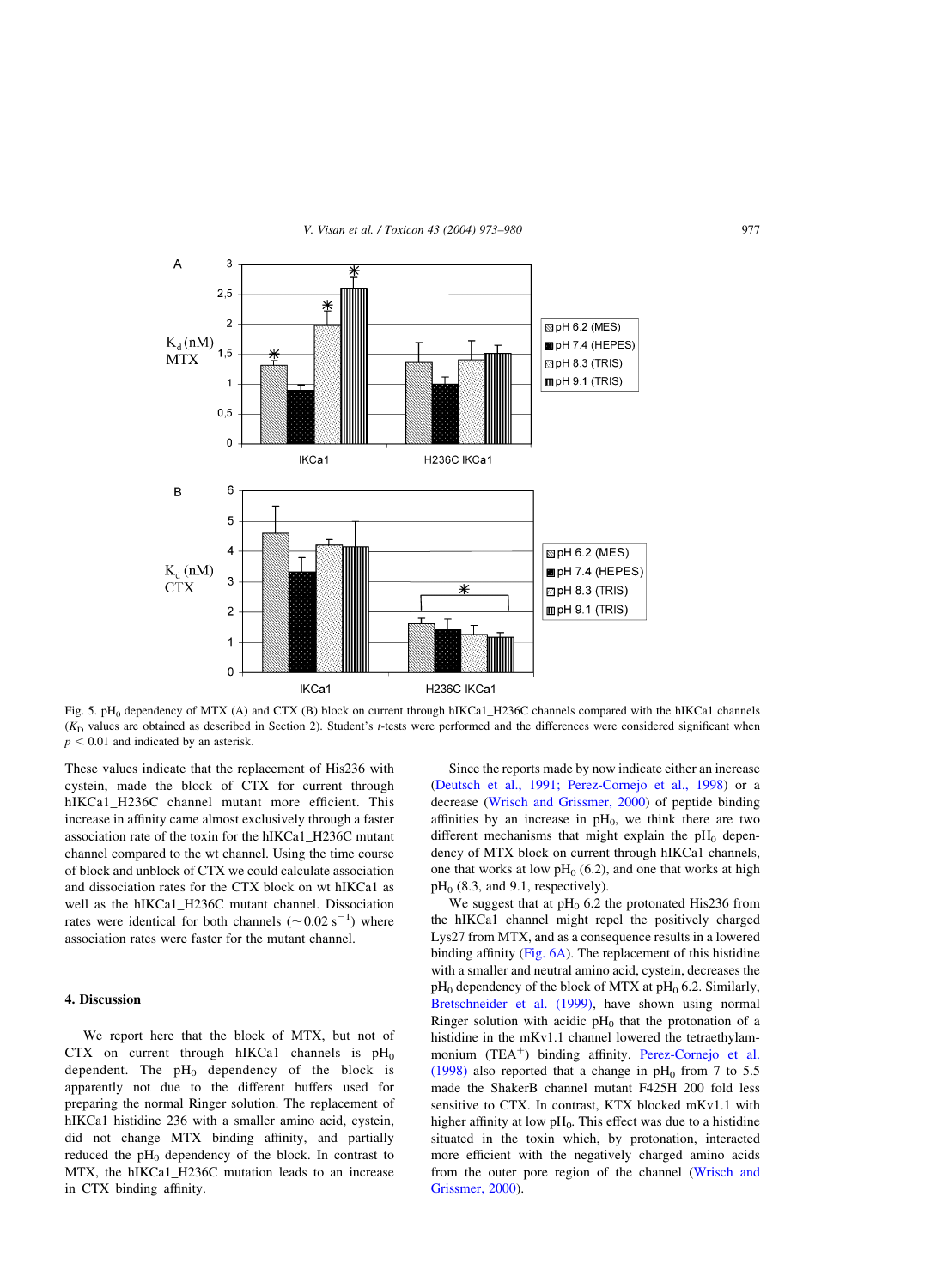#### <span id="page-5-0"></span>978 V. Visan et al. / Toxicon 43 (2004) 973–980



Fig. 6. Docking of MTX and CTX into a homology model of hIKCa1 channel. The docking configuration is shown as top view. The homology structure of hIKCa1 channel is based on the KcsA crystal structure. The channel backbone is represented in gray ribbons, while MTX and CTX are shown as red ribbons. Possibly interacting channel amino acids are represented in blue (Asp239, Asp255), cyan (Val257) and green (His236) as space filled cartoons, while their interacting toxin partners are represented in yellow space filled cartoons (Tyr32, Lys23, Lys27, Lys30 for MTX, and Arg25, Lys27, and Lys31 for CTX). The figure was made using RasMol v2.

At high  $pH_0$  (8.3, or 9.1), even if the blocking potency of MTX for the hIKCa1\_H236C channel mutant was higher than for the wild type hIKCa1 channel, we have to keep in mind that at these  $pH_0$  values the histidine is usually not protonated and can not explain the  $pH_0$  dependency of MTX block. We think that the  $pH_0$  dependency of the block in this case is due to the structural modifications that occur in the peptide and/or channel in basic Ringer solution, and that the replacement of the His236 with a smaller amino acid might only create more space for this modified MTX to fit better into the hIKCa1\_H236C channel pore. [Kharrat et al. \(1996\)](#page-6-0) showed using CD spectroscopy that the secondary structure of MTX changed at pH 9.5. Since the percentage of  $\alpha$  helical structures increased (26% in pH 7.5 versus 30% in pH 9.5), while the percentage of other structures decreased (34% versus 30%), it could be that the structure of the peptide is slightly changed and makes the interaction of MTX with the hIKCa1 channel weaker. Moreover, Fig. 6A shows that both Lys30, and Lys27 might have an important contribution in the interaction of MTX with the hIKCa1 channel, since they are positively charged amino acids situated in the close proximity of amino acids that correspond to key binding sites in other channels ([Aiyar et al., 1996; Gilquin et al.,](#page-6-0) [2002](#page-6-0)), Val257, Asp255, and Asp239, respectively. Since at  $pH<sub>0</sub>$  9.7 the charge of lysine is neutral, we can presume that at least part of the charges of exposed lysines in the toxin are lost, leading to a weaker block of current through the channel at basic  $pH_0$  values.

In contrast to the MTX block, there is no  $pH_0$ dependency of the block of CTX on current through hIKCa1 channels. However, from our data, it seems that His236 is an amino acid that is reached by the CTX (Fig. 6B), and that the replacement of this histidine with

the smaller amino acid, cystein, is helping the peptide toxin to fit better in the channel pore. Previous reports that characterized amino acid interactions of CTX with hIKCa1 channels indicate that the functional dyad of CTX is constituted by the amino acids Lys27 and Arg25. Other amino acids as Lys31, and Lys32, are important for stabilizing CTX binding to this channel. Thermodynamic double-mutant cycle analyses have shown strong coupling between Lys31 and Asp239 from hIKCa1 channel, which would indicate that these two amino acids are situated, when bound, in close proximity with each other [\(Rauer et al.,](#page-7-0) [2000](#page-7-0)). Since His236 is situated in the proximity of Asp239, it might be that Lys31 from CTX comes in its way to the channel pore close to His236, but it is situated too far from His236 when bound. This might explain why at  $pH_0$  6.2 we do not see a  $pH_0$  dependent block of CTX on current through hIKCa1 channel, but that by replacing the His236 with Cys, the affinity of CTX is increased.

#### 5. Conclusions

Our findings suggest differences in the binding and sensitivity to  $pH_0$  changes of MTX and CTX to hIKCa1 channels. We report that the MTX block on current through hIKCa1 channels is  $pH_0$  dependent. At low  $pH_0$  (6.2), this lowering in the binding affinity of MTX could be explained through the protonation of His236 from hIKCa1 channel, which could repel a positively charged amino acid from the toxin. However, at high  $pH<sub>0</sub>$  (8.3 and 9.1), we suspect a conformational change of MTX that could make it come in closer proximity with the His236. In comparison with MTX,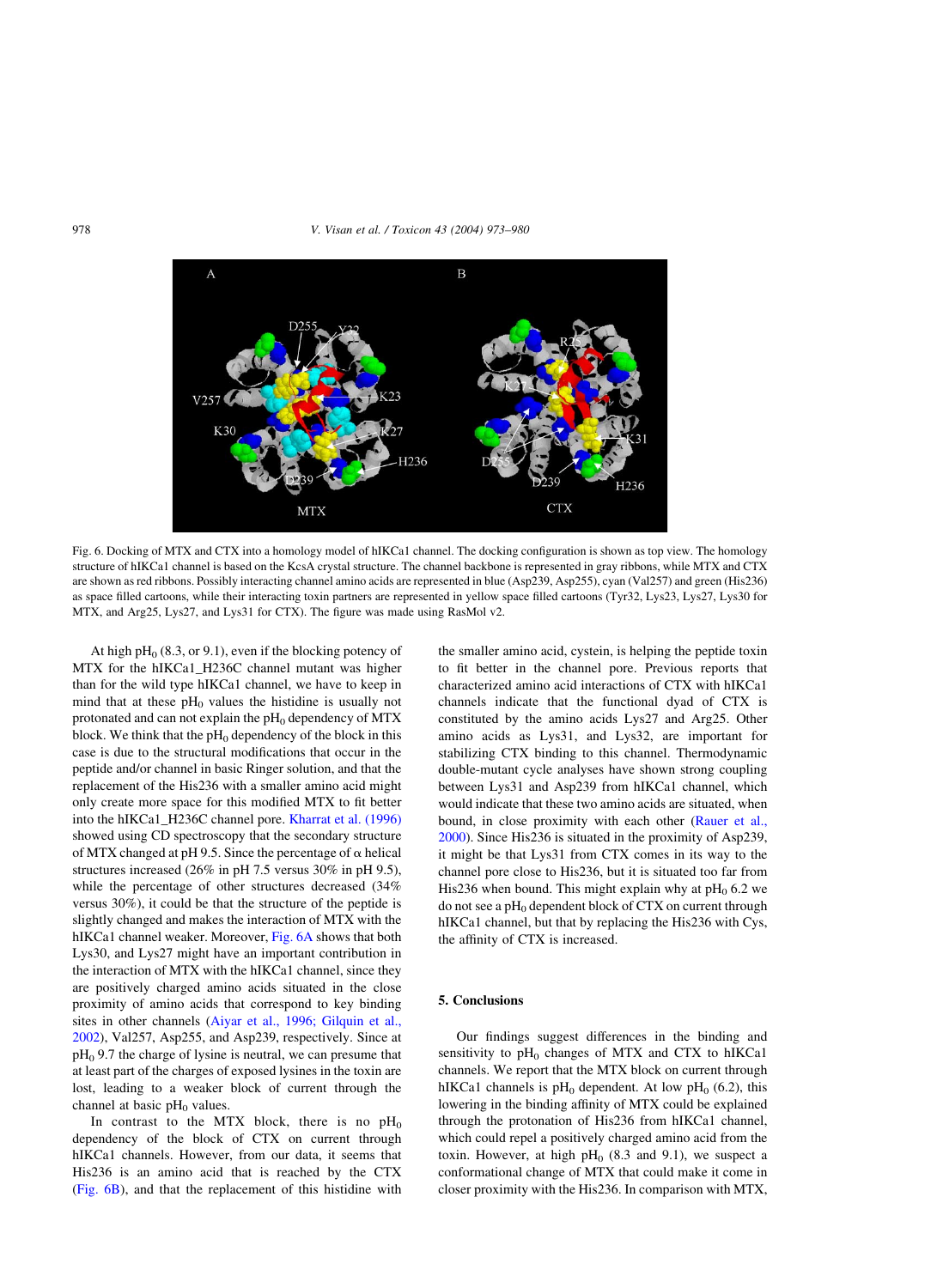<span id="page-6-0"></span>CTX block on current through hIKCa1 channel is not  $pH_0$ dependent, but the replacement of His236 increases its binding affinity, suggesting that CTX might reach this amino acid. We suppose that the replacement of His236 with cystein creates more space for the toxin to fit better in the channel pore. These information describe functional and structural differences of two known peptide toxins, and might be helpful for future drug design studies.

#### Acknowledgements

We thank Dr Oliver Wittekindt and Dr Heike Jäger for helpful discussions. This project was supported by DFG (Gr848/8-2) and BMBF (iZKF B7) grants.

#### References

- Aiyar, J., Rizzi, J.P., Gutman, G.A., Chandy, K.G., 1996. The signature sequence of voltage-gated potassium channels projects into the external vestibule. J. Biol. Chem. 271(49), 31013–31016.
- Avdonin, V., Nolan, B., Sabatier, J.-M., De Waard, M., Hoshi, T., 2000. Mechanisms of maurotoxin action on Shaker potassium channels. Biophys. J. 79, 776–787.
- Bretschneider, F., Wrisch, A., Lehmann-Horn, F., Grissmer, S., 1999. External tetraethylammonium as a molecular caliper for sensing the shape of the outer vestibule of potassium channels. Biophys. J. 76(5), 2351–2360.
- Castle, N.A., London, D.O., Creech, C., Fajloun, Z., Stocker, J.W., Sabatier, J.-M., 2003. Maurotoxin: a potent inhibitor of intermediate conductance  $Ca^{2+}$ -activated potassium channels. Mol. Pharmacol. 63, 409–418.
- Chandy, K.G., Cahalan, M.D., Pennington, M., Norton, R.S., Wulff, H., Gutman, G.A., 2001. Potassium channels in T lymphocytes: toxins to therapeutic immunosuppresants. Toxicon 39, 1269–1276.
- Deutsch, C., Price, M., Lee, S., King, V.F., Garcia, M.L., 1991. Characterization of high affinity binding sites for charybdotoxin in human T lymphocytes. Evidence for association with the voltage-gated  $K^+$  channel. J. Biol. Chem. 266(6), 3668–3674.
- Doyle, D.A., Morais Cabral, J., Pfuetzner, R.A., Kuo, A., Gulbis, J.M., Cohen, S.L., Chait, B.T., MacKinnon, R., 1998. The structure of the potassium channel: molecular basis of  $K^+$ conduction and selectivity. Science 280(5360), 69–77.
- Elliot, J.I., Higgins, C.F., 2003. IKCa1 activity is required for cell shrinkage, phosphatidylserine translocation and death in T lymphocytes apoptosis. EMBO Rep. 4(2), 189–194.
- Fanger, C.M., Ghanshani, S., Logsdon, N.J., Rauer, H., Kalman, K., Zhou, J., Beckingham, K., Chandy, K.G., Cahalan, M.D., Aiyar, J., 1999. Calmodulin mediates calcium-dependent activation of the intermediate conductance  $K_{Ca}$  channel, IKCa1. J. Biol. Chem. 274(9), 5746–5754.
- Ghanshani, S., Wulff, H., Miller, M.J., Rohm, H., Neben, A., Gutman, G.A., Cahalan, M.D., Chandy, K.G., 2000. Upregulation of the IKCa1 potassium channel during T-cell activation. Molecular mechanism and functional consequences. J. Biol. Chem. 275(47), 37137–37149.
- Gilquin, B., Racape, J., Wrisch, A., Visan, V., Lecoq, A., Grissmer, S., Menez, A., Gasparini, S., 2002. Structure of the BgK-Kv1.1 complex based on distance restraints identified by double mutant cycles. J. Biol. Chem. 277(40), 37406–37413.
- Grissmer, S., Nguyen, A.N., Cahalan, M.D., 1993. Calciumactivated potassium channels in resting and activated human T lymphocytes. Expression levels, calcium dependence, ion selectivity, and pharmacology. J. Gen. Physiol. 102(4), 601–630.
- Hamill, O.P., Marty, A., Neher, E., Sakmann, B., Sigworth, F.J., 1981. Improved patch-clamp techniques for high-resolution current recording from cells and cell-free membrane patches. Pflügers Arch. 391, 85-100.
- Hidalgo, P., MacKinnon, R., 1995. Revealing the architecture of a  $K^+$  channel pore through mutant cycles with a peptide inhibitor. Science 268, 307–310.
- Ishii, T.M., Silvia, C., Hirschberg, B., Bond, C.T., Adelman, J.P., Maylie, J., 1997. A human intermediate conductance calciumactivated potassium channel. Proc. Natl Acad. Sci. USA 94, 11651–11656.
- Jensen, B.O., Stobaek, D., Christophersen, P., Jorgensen, T.D., Hansen, C., Silahtaroglu, A., Olesen, S.-P., Ahring, P.K., 1998. Characterization of the cloned human intermediate-conductance  $Ca^{2+}$ -activated K<sup>+</sup> channel. Am. J. Physiol. 275(3 Pt 1), C848–C856.
- Khanna, R., Chang, M.C., Joiner, W.J., Kaczmarek, L.K., Schlichter, L.C., 1999. hSK4/hIK1, a calmodulin-binding KCa channel in human T lymphocytes. Roles in proliferation and volume regulation. J. Biol. Chem. 274(21), 14838–14849.
- Kharrat, R., Mabrouk, K., Crest, M., Darbon, H., Oughideni, R., Martin-Eauclaire, M.-F., Jaquet, G., El Ayeb, M., Van Rietschoten, J., Rochat, H., Sabatier, J.-M., 1996. Chemical synthesis and characterization of maurotoxin, a short scorpion toxin with four disulfide bridges that acts on  $K^+$  channels. Eur. J. Biochem. 242, 491–498.
- Kharrat, R., Mansuelle, R., Sampieri, F., Crest, M., Oughideni, R., Van Rietschoten, J., Martin-Eauclaire, M.F., Rochat, H., El Ayeb, M., 1997. Maurotoxin, a four disulfide bridge toxin from Scorpio maurus venom: purification, structure and action on potassium channels. FEBS Lett. 406(3), 284–290.
- Kohler, R., Degenhardt, C., Kuhn, M., Runkel, N., Paul, M., Hoyer, J., 2000. Expression and function of endothelial  $Ca(2 + )$ -activated K(+) channels in human mesenteric artery: a single-cell reverse transcriptase-polymerase chain reaction and electrophysiological study in situ. Circ. Res. 87(6), 496–503.
- Lambert, P., Kuroda, H., Chino, N., Watanabe, T.X., Kimura, T., Sakakibara, S., 1990. Solution synthesis of charybdotoxin (ChTX), a  $K^+$  channel blocker. Biochem. Biophys. Res. Commun. 170(2), 684–690.
- Logsdon, N., Kang, J., Togo, J.A., Christian, E.P., Aiyar, J., 1997. A novel gene, hKCa4, encodes the calcium-activated potassium channel in human T lymphocytes. J. Biol. Chem. 272(52), 32723–32726.
- Merrifield, R.B., 1986. The solid phase peptide synthesis. Science 232, 341–347.
- Neylon, C.B., Lang, R.J., Fu, Y., Bobik, A., Reinhart, P.H., 1999. Molecular cloning and characterization of the intermediate-conductance  $Ca(2 + )$ -activated  $K(+)$  channel in vascular smooth muscle: relationship between K(Ca) channel diversity and smooth muscle cell function. Circ. Res. 85(9), e33–e43.